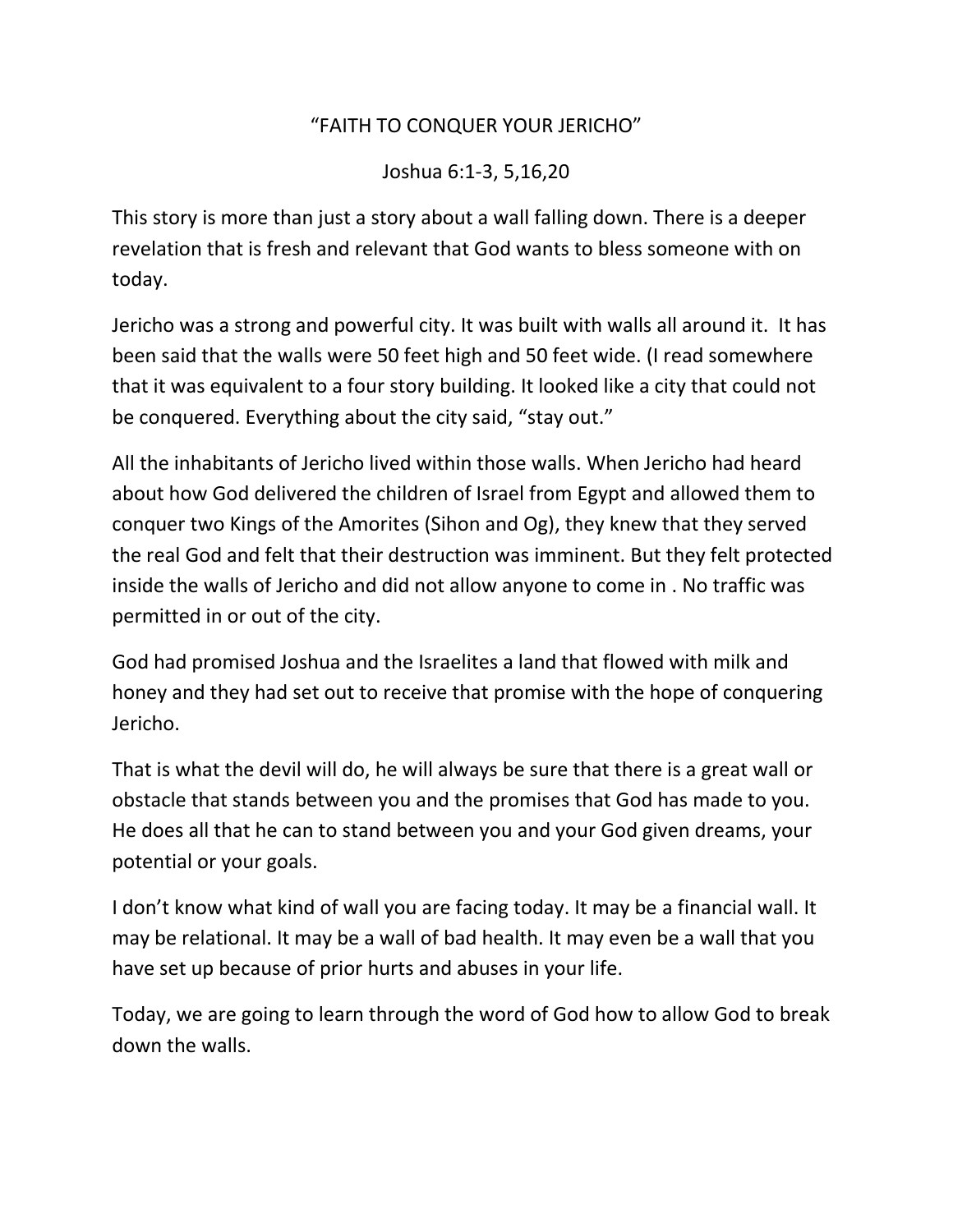In Chapter 5 the Bible says in vs. 13-15 that Joshua was by Jericho and looked up and saw a man with a sword drawn. Joshua asked, "Are you here for us or for our adversaries?" The man answered, "As Captain of the Host of the Lord I have come."

Joshua recognized from that, that he was a representative of God. When you need a divine intervention God shows up not to take sides, but to take over.

We have to learn not to focus too much on the problem but to look for the presence of God in your situation. Be more God conscience than problem conscience.

Faith is not blind. Faith does not ignore the problem. It sees the problem but it sees the power of God which is bigger than the problem.

As they obeyed the strategy of God, the walls did in fact come down.

When we face the Jerichos in our lives, we must allow God to give us a strategy. After he gives it to us, do it HIS way. The only way that we can conquer Jericho is through faith in God. That is why Hebrews 11:30 says, "By faith the walls of Jericho fell down.

What was the strategy?

- a. Continued obedience (walk around the city 1 time for six days and on the  $7<sup>th</sup>$  day walk around 7 times and on the  $7<sup>th</sup>$  day when I tell you to shout, then you shout.
- b. Continued silence (don't say a word 13 times they marched in all without saying one word.

Joshua knew as a leader that all it takes is one or two negative, criticizing people to get to talking and discourage the whole group so complete silence was required.